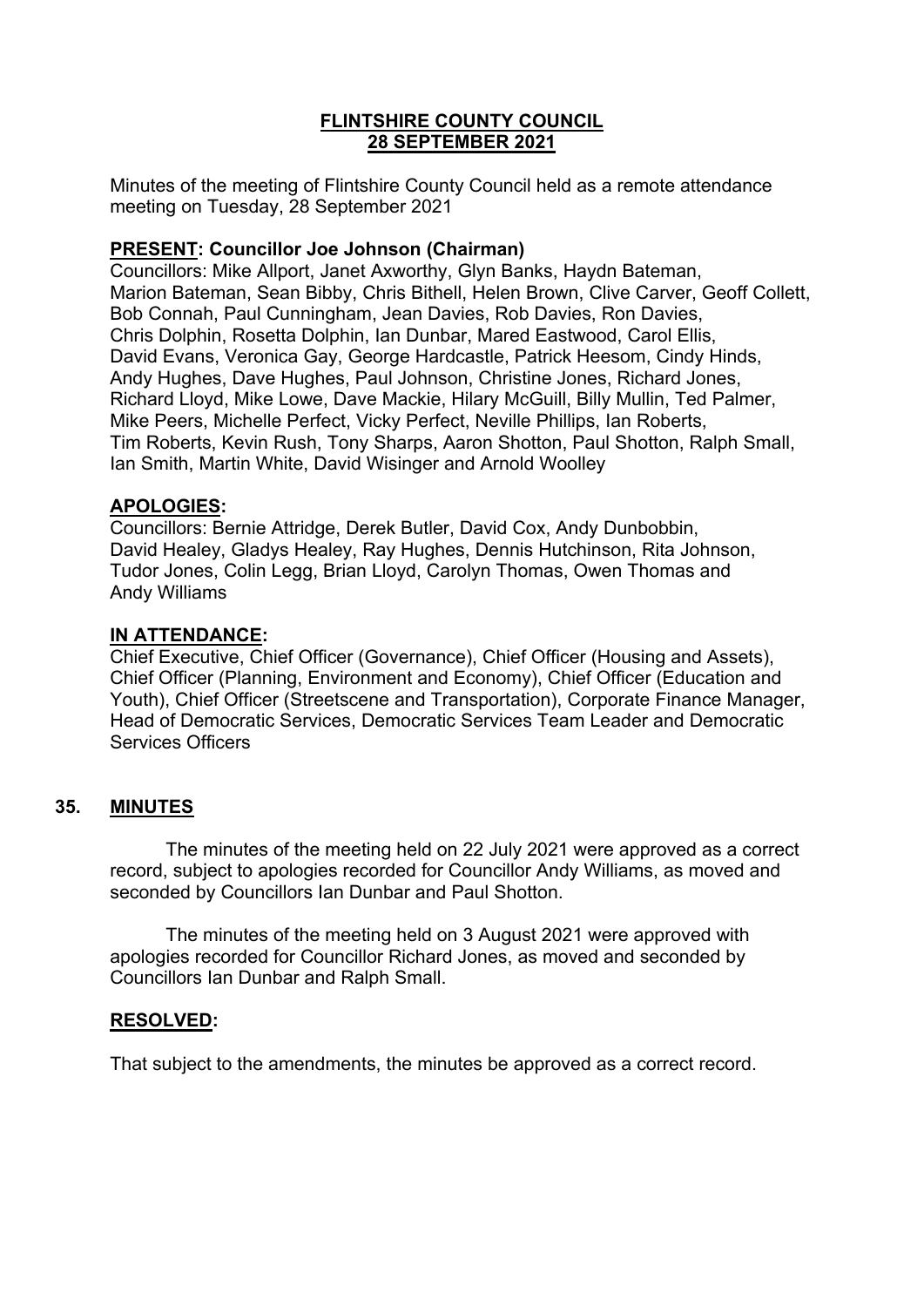## **36. DECLARATIONS OF INTEREST**

On the advice of the Chief Officer (Governance), a personal interest was declared on the Clwyd Pension Fund and Wales Pension Partnership (agenda item 7) for the following members of the Clwyd Pension Fund:

Councillors: Haydn Bateman, Marion Bateman, Helen Brown, Rob Davies, Mared Eastwood, Cindy Hinds, Dave Hughes, Joe Johnson, Paul Johnson, Christine Jones, Dave Mackie and Ian Smith.

A personal interest was also declared by the following whose family members were in the Clwyd Pension Fund: Councillors Chris Bithell, Ted Palmer, Kevin Rush, Ralph Small and Ian Smith.

## **37. CHAIRMAN'S COMMUNICATIONS**

In presenting his communications, the Chairman thanked attendees of the Civic Service in Holywell. The Vice-Chair, Councillor Mared Eastwood, commended the new art installation to mark the 125<sup>th</sup> anniversary of Shotton Steelworks.

## **38. PETITIONS**

None were received.

# **39. BOUNDARY COMMISSION FOR WALES: 2023 REVIEW OF PARLIAMENTARY CONSTITUENCIES - INITIAL PROPOSALS**

The Chief Executive presented a report on the initial proposals for Parliamentary constituencies in Wales following the review by the Boundary Commission for Wales. The review was based on a recommended 73,393 electors per constituency (UKEQ). Whilst this would reduce the number of constituencies across Wales, Flintshire remained largely protected. The proposals for Flintshire set out the composition of wards to form the constituencies of Delyn and Alyn & Deeside with a suggestion that the latter be officially renamed Alun a Glannau Dyfrdwy. The proposals were subject to a public consultation period ending on 3 November 2021.

Councillor Mike Peers questioned why Brymbo and Minera, rather than wards within Delyn, should be brought into Alyn & Deeside to achieve the UKEQ and he questioned the rationale for changing the name of that constituency. In response to a query, the Head of Democratic Services clarified that the report reflected current electorate figures pending the outcome of the review by the Local Democracy and Boundary Commission for Wales.

Councillor Chris Bithell raised concerns that the principles of the review were not being applied consistently across Wales. He was concerned that the proposals for Flintshire could be detrimental in breaking long-established links between existing communities, for example between areas such as Mold, Argoed and New Brighton. He said that incorporating wards from Denbighshire could present challenges in forming cohesive areas within the Delyn constituency and that a reduction in the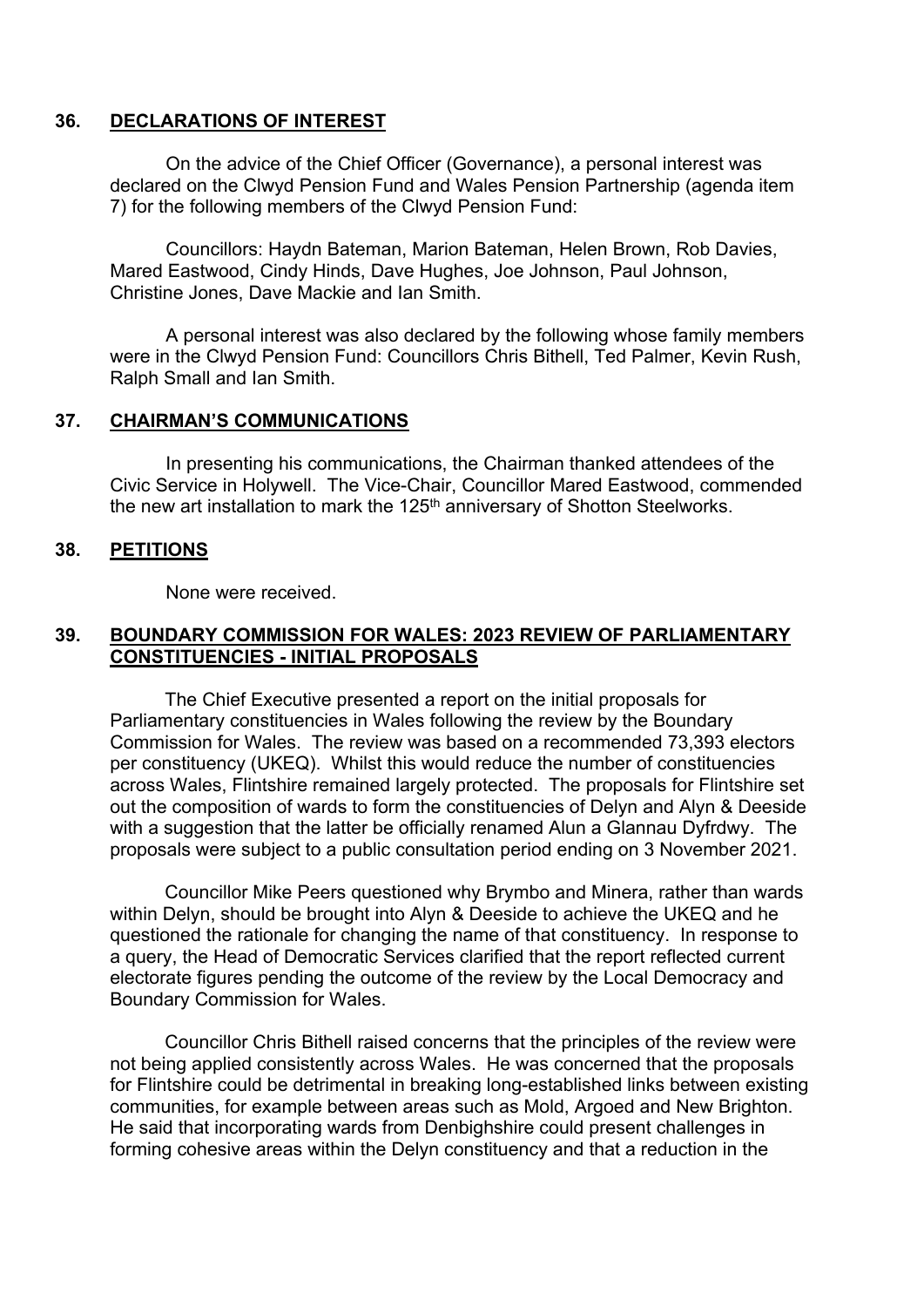number of MPs in Wales would impact negatively on representation of Wales and its position in the UK.

In response to comments on other Local Authorities, the Chief Executive said that Ynys Môn may be considered an exceptional case due to its geographical isolation as an island and its close community ties. On links between existing communities, he said that community ties at local level would continue as the County Council representation was unaffected.

Following a query by Councillor Neville Phillips, the Chief Executive confirmed that the proposals for Parliamentary constituencies did not affect County Council boundaries.

Councillor Richard Jones pointed out that the UKEQ of 77,373 was an average figure of the range set out in the Parliamentary Constituencies Act 1986. He said that the review should have been an opportunity to focus on better representation at local level and he spoke against the principle of creating larger areas of responsibility which might put smaller political parties at a campaigning disadvantage due to scale, and erode representation for electors/residents. He shared Councillor Bithell's concerns about consistency of the review across Wales.

The Chief Executive suggested that the comments raised be collated in a draft response for consideration at a special meeting with Group Leaders in October. This would enable a detailed collective written response to be submitted from the Council within the deadline.

Councillor Ian Roberts spoke about the complexity of reviewing constituencies and the importance of the Council responding to the proposals. He moved the recommendation including the suggestion made by the Chief Executive.

The Chief Executive responded to concerns raised by Councillor Tony Sharps on the representation of constituencies within the UK Parliament.

Having been moved, the recommendation was seconded by Councillor Billy Mullin. When put to the vote, the recommendation was carried.

#### **RESOLVED:**

That the initial proposals for the constituencies of Delyn and Alyn and Deeside be noted and that a draft response comprising Members' comments be shared with Group leaders to agree a formal response from the Council.

## **40. CLWYD PENSION FUND AND WALES PENSION PARTNERSHIP**

The Chief Executive presented a report for the Council to approve amendments to the Constitution, Financial Procedure Rules and Pension Board Protocol with matters relating to the Clwyd Pension Fund, and to approve amendments to the Inter Authority Agreement with the Wales Pension Partnership. The changes comprise were recommended to Council by the Clwyd Pension Fund **Committee.**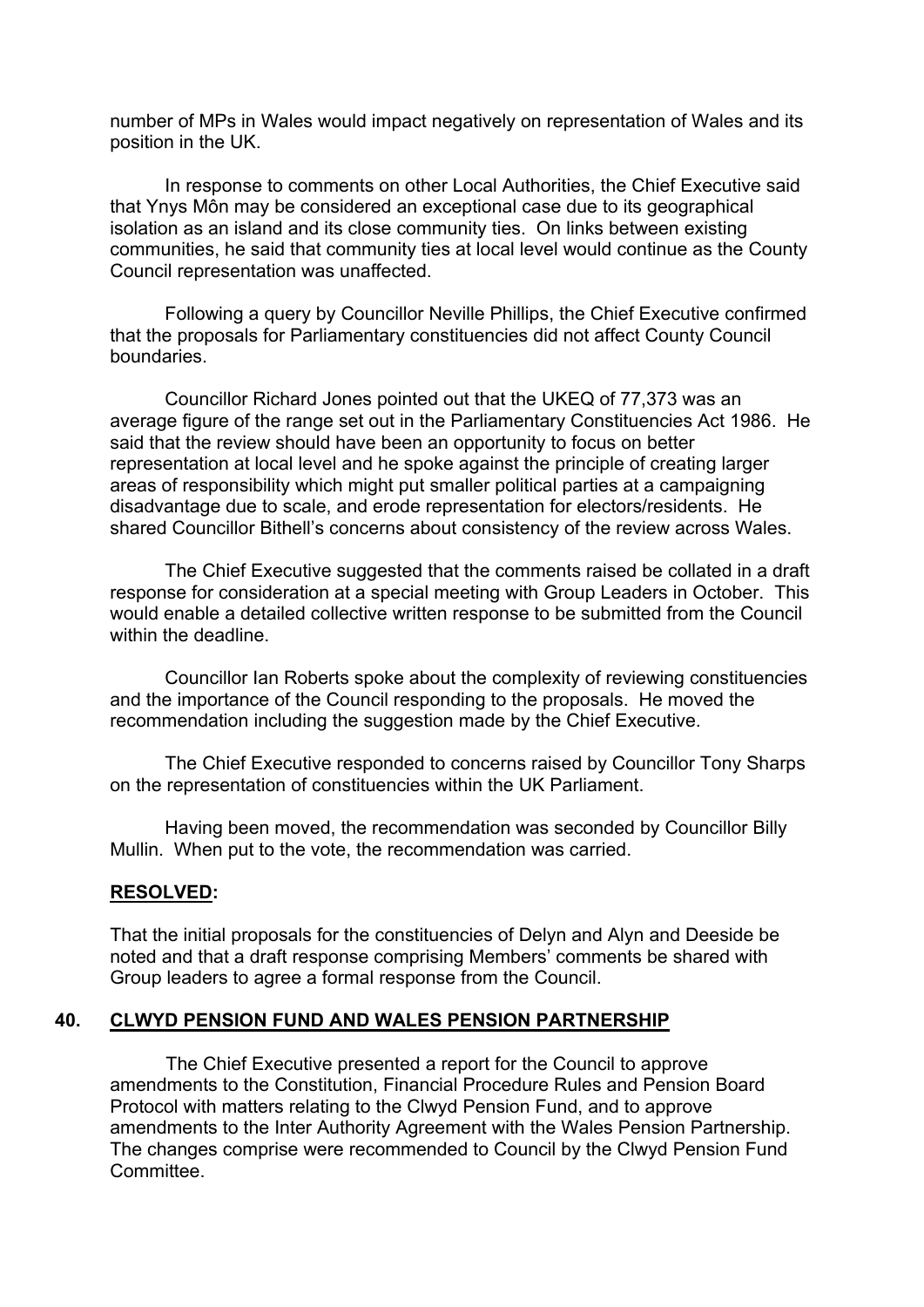As Chair of the Clwyd Pension Fund Committee, Councillor Ted Palmer moved the recommendations which reflected minor but important changes. He was seconded by Councillor Haydn Bateman.

In response to questions from Councillor Mike Peers, the Chief Executive provided clarification on the appointment of an independent expert Allocator to manage Private Markets.

The Chief Officer (Governance) provided background on the proposed change in arrangements to transfer responsibility for the write-off of pension fund bad debt from Cabinet to the Clwyd Pension Fund Committee.

Having been moved and seconded, the recommendations were put to the vote and carried.

#### **RESOLVED:**

- (a) That the amendments to the Inter-Authority Agreement shown in Appendix 1 be approved; and
- (b) That the amendments to the Constitution, Financial Procedure Rules and Pension Board Protocol shown in Appendix 2 be approved.

## **41. BECOMING A COUNTY OF SANCTUARY**

The Chief Officer (Housing and Assets) presented a report for the Council to become a non-awarded member of City of Sanctuary. This network had developed to become an international movement to which Flintshire could contribute through its strong history of supporting refugees and build upon the launch of Flintshire City of Sanctuary in 2018. The recommendation for the Council to become a non-awarded member of the movement represented a commitment to sign up to the vision and values of the movement whilst working towards the award.

In moving the recommendation, Councillor Ian Roberts said that the values and principles of the movement were shared by the County. He was seconded by Councillor Christine Jones.

Also speaking in support, Councillors Hilary McGuill and Chris Bithell expressed their pride in the County's support for refugees and those seeking sanctuary.

The recommendation was put to the vote and carried.

#### **RESOLVED:**

That the Council becomes a non-awarded member of the movement and in doing so, signs up to the vision and values of City of Sanctuary.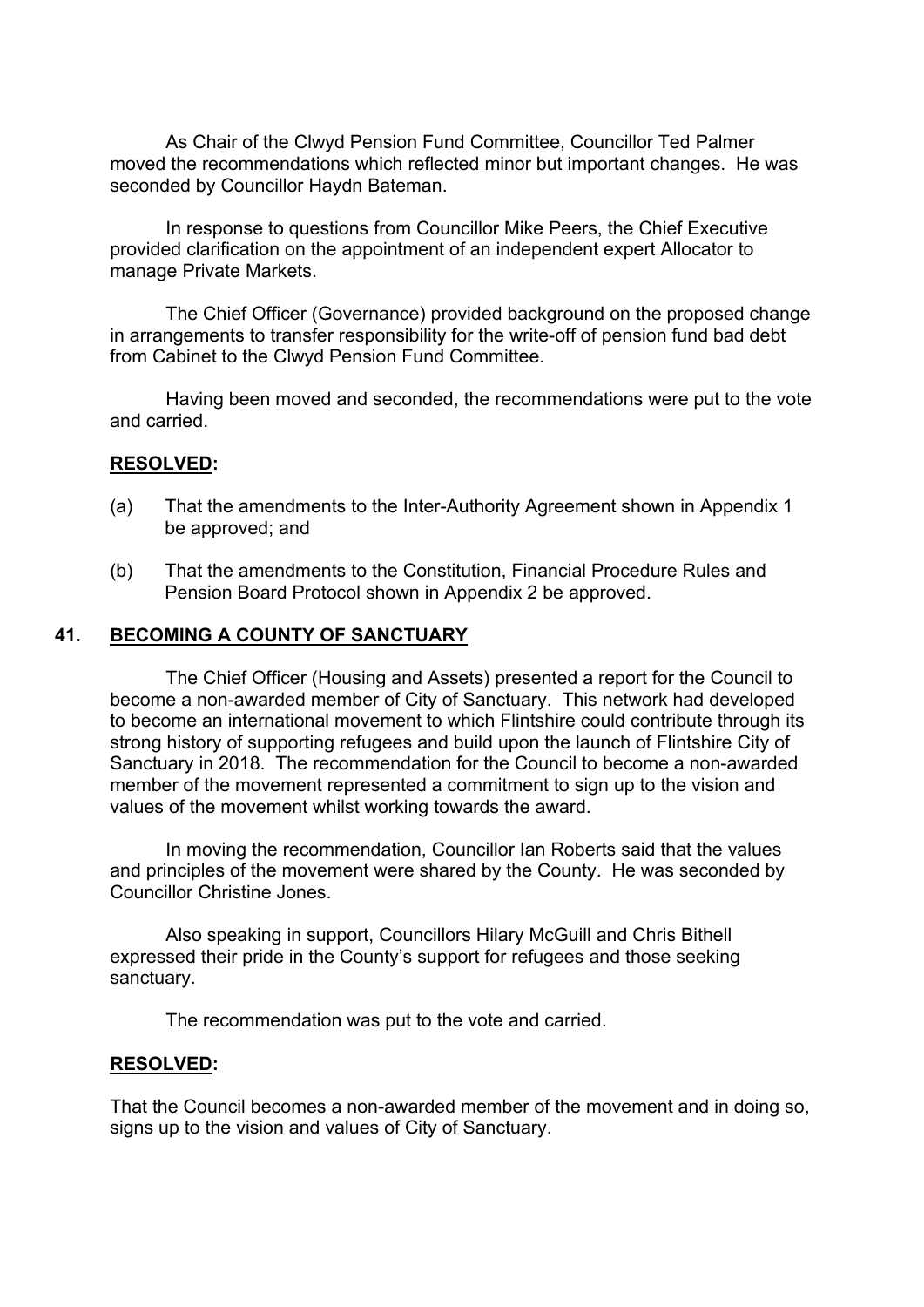# **42. SUPPORT FOR MEMBERS WHO ARE UNABLE TO ATTEND MEETINGS DUE TO ILL-HEALTH**

The Chief Officer (Governance) presented the report for the Council to approve the continued absence of two elected Members, on compassionate grounds, as provided for under Section 85(1) of the Local Government Act 1972. He took the opportunity to highlight the support and counselling service available to Members and employees.

In moving the recommendations, Councillor Ian Roberts confirmed that he had been in contact with both Members and suggested that the Chairman write to wish them a speedy recovery on behalf of the Council.

In seconding the proposal, Councillor Mike Peers highlighted the importance of recognising the support available in such situations. He said that the Council may wish to consider the impact upon Members holding special responsibilities who may find themselves in this position.

Members in need of support were urged to contact the Chief Executive, Chief Officer (Governance) or Head of Democratic Services.

Councillor Patrick Heesom wished to record his appreciation for the support given to both Members.

The recommendations were put to the vote and carried.

#### **RESOLVED:**

- (a) That Council approves, on compassionate grounds, the continued absence of two Members from meetings due to their ill health; and
- (b) That Council notes that the Head of Democratic Services will be re-circulating details of the Carefirst Employee Information and Counselling service to all Members.

### **43. PUBLIC QUESTION TIME**

None were received.

#### **44. QUESTIONS**

None were received.

#### **45. NOTICE OF MOTION**

None were received.